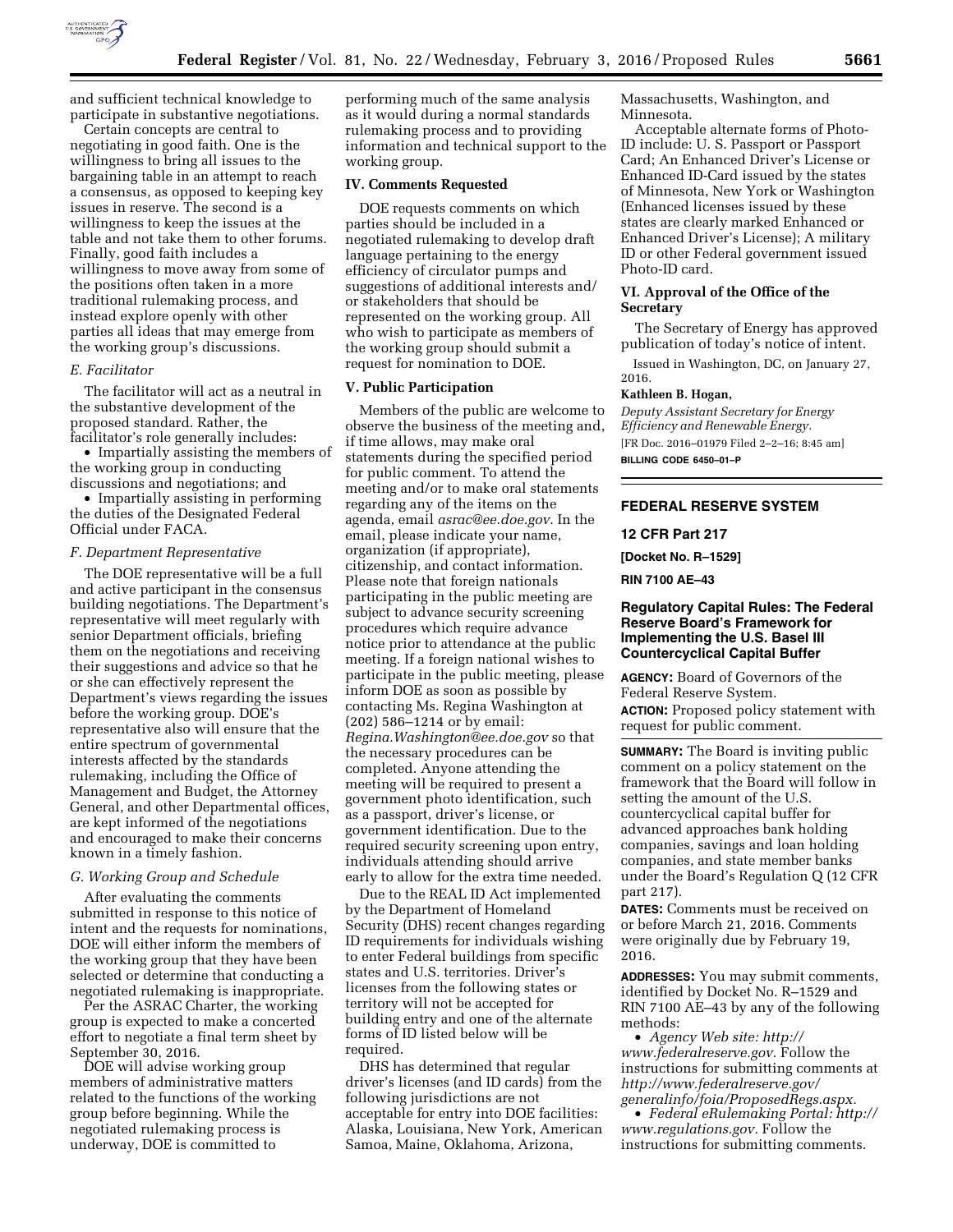• *Email: [regs.comments@](mailto:regs.comments@federalreserve.gov) [federalreserve.gov.](mailto:regs.comments@federalreserve.gov)* Include the docket number and RIN number in the subject line of the message.

• *Fax:* (202) 452–3819 or (202) 452– 3102.

• *Mail:* Robert V. Frierson, Secretary, Board of Governors of the Federal Reserve System, 20th Street and Constitution Avenue NW., Washington, DC 20551.

All public comments will be made available on the Board's Web site at *[http://www.federalreserve.gov/](http://www.federalreserve.gov/generalinfo/foia/ProposedRegs.aspx) [generalinfo/foia/ProposedRegs.aspx](http://www.federalreserve.gov/generalinfo/foia/ProposedRegs.aspx)* as submitted, unless modified for technical reasons. Accordingly, your comments will not be edited to remove any identifying or contact information. Public comments may also be viewed electronically or in paper form in Room MP–500 of the Board's Martin Building (20th and C Streets NW., Washington, DC 20551) between 9 a.m. and 5 p.m. on weekdays.

#### **FOR FURTHER INFORMATION CONTACT:**

William Bassett, Deputy Associate Director, (202) 736–5644, or Rochelle Edge, Deputy Associate Director, (202) 452–2339, Office of Financial Stability Policy and Research; Sean Campbell, Associate Director, (202) 452–3760, Division of Banking Supervision and Regulation; Benjamin W. McDonough, Special Counsel, (202) 452–2036, Mark Buresh, Senior Attorney, (202) 452– 5270, or Mary Watkins, Attorney, (202) 452–3722, Legal Division. **SUPPLEMENTARY INFORMATION:** 

## **Table of Contents**

#### I. Background

II. Proposed Policy Statement

III. Administrative Law Matters

- A. Use of Plain Language
- B. Paperwork Reduction Act Analysis C. Regulatory Flexibility Act Analysis

#### **I. Background**

The Board of Governors of the Federal Reserve System (Board) issued in June 2013 a final regulatory capital rule (Regulation Q) in coordination with the Office of the Comptroller of the Currency (OCC) and the Federal Deposit Insurance Corporation (FDIC) to strengthen risk-based and leverage capital requirements applicable to insured depository institutions and certain depository institution holding companies (banking organizations).1

Among the changes that Regulation Q introduced was the institution of a countercyclical capital buffer (CCyB) for large, internationally active banking organizations.2

The CCyB is a macroprudential policy tool that the Board can increase during periods of rising vulnerabilities in the financial system and reduce when vulnerabilities recede.3 The CCyB supplements the minimum capital requirements and other capital buffers included in Regulation Q, which themselves are designed to provide substantial resilience to unexpected losses created by normal fluctuations in economic and financial conditions. The CCyB is designed to increase the resilience of large banking organizations when the Board sees an elevated risk of above-normal losses. Increasing the resilience of large banking organizations should, in turn, improve the resilience of the broader financial system. Abovenormal losses often follow periods of rapid asset price appreciation or credit growth that are not well supported by underlying economic fundamentals. The circumstances in which the Board would most likely use the CCyB as a supplemental, macroprudential tool to augment minimum capital requirements and other capital buffers would be to address circumstances when potential systemic vulnerabilities are somewhat above normal. By requiring advanced approaches institutions to hold a larger capital buffer during periods of increased systemic risk and removing the buffer requirement when the vulnerabilities have diminished, the CCyB has the potential to moderate fluctuations in the supply of credit over time.

The CCyB applies to banking organizations subject to the advanced approaches capital rules (advanced approaches institutions).4 The advanced approaches capital rules generally apply to banking organizations with greater than \$250 billion in total assets or \$10 billion in on-balance-sheet foreign exposure and to any depository

institution subsidiary of such banking organizations.5

The CCyB functions as an expansion of the Capital Conservation Buffer (CCB). The CCB requires that a banking organization hold a buffer of common equity tier 1 capital in excess of the minimum risk-based capital ratios greater than 2.5 percent of risk-weighted assets to avoid limits on capital distributions and certain discretionary bonus payments.6 The CCB is divided into quartiles, each associated with increasingly stringent limitations on capital distributions and certain discretionary bonus payments as the firm's risk-based capital ratios approach regulatory minimums.7

As described in Regulation Q, the CCyB applies based on the location of exposures by national jurisdiction.8 Specifically, the applicable CCyB amount for a banking organization is equal to the weighted average of CCyB amounts established by the Board for the national jurisdictions where the banking organization has private-sector credit exposures.9 The CCyB amount applicable to a banking organization is weighted by jurisdiction according to the firm's risk-weighted private-sector credit exposures for a specific jurisdiction as a percentage of the firm's overall risk-weighted private-sector credit exposures.10

Regulation Q established the initial CCyB amount with respect to privatesector credit exposures located in the United States (U.S.-based credit exposures) at zero percent. Following a phase-in period, the amount of the CCyB will vary between 0 and 2.5 percent of risk-weighted assets. Under the phase-in schedule, the maximum potential amount of the CCyB for U.S. based credit exposures is 0.625 percentage points in 2016, 1.25 percentage points in 2017, 1.875 percentage points in 2018, and 2.5 percentage points in 2019 and all subsequent years.<sup>11</sup> To provide banking organizations with sufficient time to adjust to any change to the CCyB, an increase in the amount of the CCyB for U.S.-based credit exposures will have an effective date 12 months after the determination, unless the Board determines that a more immediate implementation is necessary based on

9 12 CFR 217.11(b)(1).

<sup>1</sup>*See* 78 FR 62018 (October 11, 2013) (Board and OCC); 79 FR 20754 (April 14, 2014) (FDIC). Regulation Q applies generally to bank holding companies with more than \$1 billion in total consolidated assets and savings and loan holding companies with more than \$1 billion in total consolidated assets that are not substantially engaged in commercial or insurance underwriting activities. *See* 12 CFR 217.1(c)(1).

<sup>2</sup> 12 CFR 217.11(b).

<sup>3</sup> Implementation of the CCyB also helps respond to the provision in the Dodd-Frank Wall Street Reform and Consumer Protection Act (Dodd-Frank Act) that the agencies ''shall seek to make such [capital] requirements countercyclical, so that the amount of capital required to be maintained by a company increases in times of economic expansion and decreases in times of economic contraction, consistent with the safety and soundness of the company.'' *See* 12 U.S.C. 1467a; 12 U.S.C. 1844; 12 U.S.C. 3907 (as amended by section 616 of the Dodd-Frank Act).

<sup>4</sup>An advanced approaches institution is subject to the CCyB regardless of whether it has completed the parallel run process and received notification from its primary Federal supervisor pursuant to § 217.121(d) of Regulation Q.

<sup>5</sup> 12 CFR 217.100(b)(1).

<sup>6</sup> 12 CFR 217.11(b)(1)(i).

<sup>7</sup> 12 CFR 217.11(a).

<sup>8</sup> 12 CFR 217.11(b)(1). The Board may adjust the CCyB amount to reflect decisions made by foreign jurisdictions. *See* 12 CFR 217.11(b)(3).

 $10$  *Id.* 

<sup>11</sup> 12 CFR 217.300(a)(2).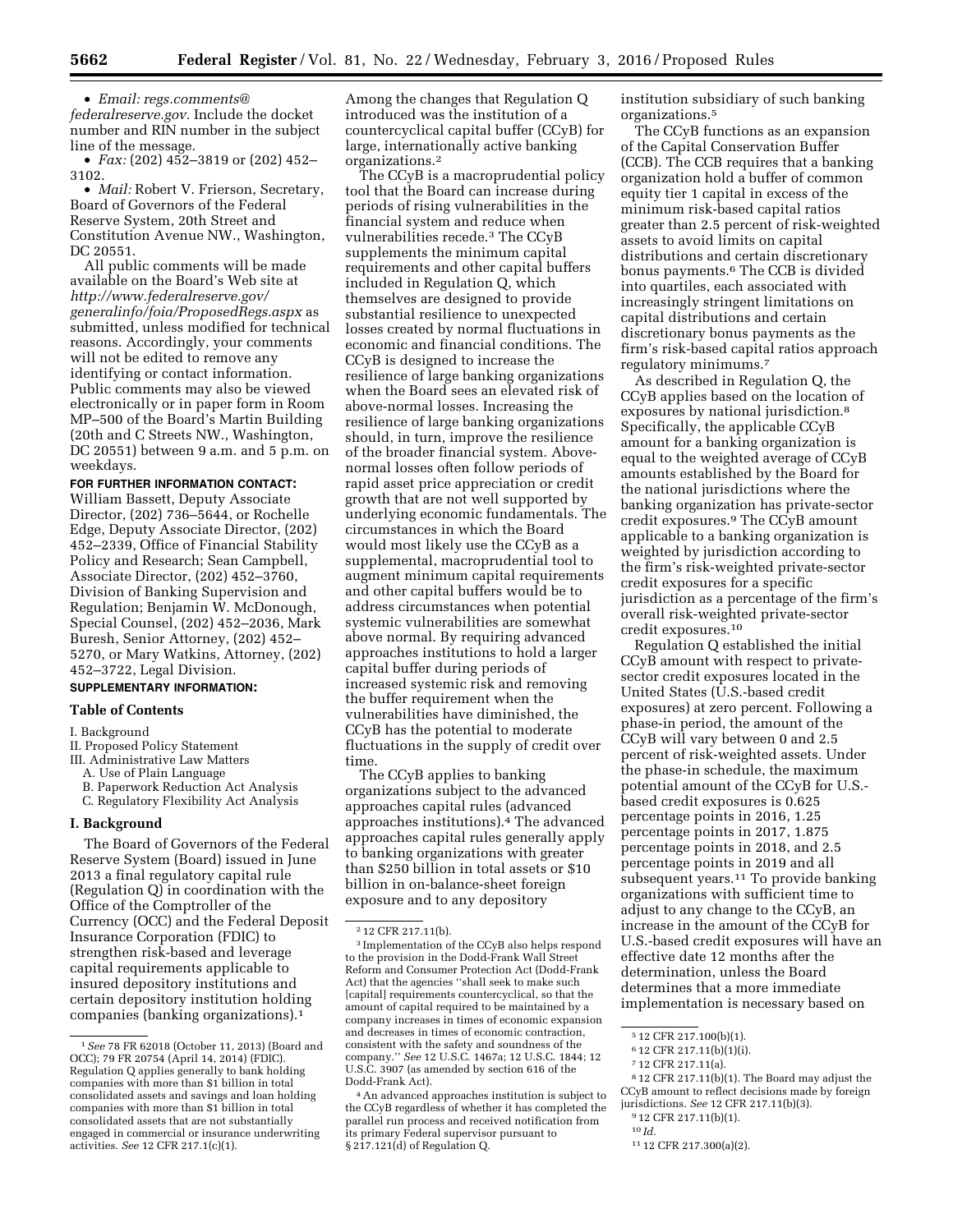economic conditions.12 In contrast, Regulation Q states that a decision by the Board to decrease the amount of the CCyB for U.S.-based credit exposures would become effective the day after the Board decides to decrease the CCyB or the earliest date permissible under applicable law or regulation, whichever is later.13 The amount of the CCyB for U.S.-based credit exposures will return to 0 percent 12 months after the effective date of any CCyB adjustment, unless the Board announces a decision to maintain the current amount or adjust it again before the expiration of the 12 month period.14

The Board expects to make decisions about the appropriate level of the CCyB on U.S.-based credit exposures jointly with the OCC and FDIC. In addition, the Board expects that the CCyB amount for U.S.-based credit exposures would be the same for covered insured depository institutions as for covered depository institution holding companies. The CCyB is designed to take into account the broad macroeconomic and financial environment in which banking organizations function and the degree to which that environment impacts the resilience of the group of advanced approaches institutions. Therefore, the Board's determination of the appropriate level of the CCyB for U.S. based credit exposures would be most directly linked to the condition of the overall financial environment rather than the condition of any individual banking organization. But, the overall CCyB requirement for a banking organization will vary based on the organization's particular composition of private sector credit exposures located across national jurisdictions.

### **II. Proposed Policy Statement**

The proposed policy statement (Policy Statement) describes the framework that the Board would follow in setting the amount of the CCyB for U.S.-based credit exposures. The framework consists of a set of principles for translating assessments of financialsystem vulnerabilities that are regularly undertaken at the Board into the appropriate level of the CCyB. Those assessments are informed by a broad array of quantitative indicators of financial and economic performance and a set of empirical models. In addition, the framework includes a discussion of how the Board would assess whether the CCyB is the most appropriate policy instrument (among available policy instruments) to address

the highlighted financial-system vulnerabilities.

The proposed Policy Statement is organized as follows. Section 1 provides background on the proposed Policy Statement. Section 2 is an outline of the proposed Policy Statement and describes its scope. Section 3 provides a broad description of the objectives of the CCyB, including a description of the ways in which the CCyB is expected to protect large banking organizations and the broader financial system. Section 4 provides a broad description of the factors that the Board considers in setting the CCyB, including specific financial-system vulnerabilities and types of quantitative indicators of financial and economic performance, and outlines of empirical models the Board may use as inputs to that decision. Further, section 4 describes a set of principles that the Board expects to use for combining judgmental assessments with quantitative indicators to determine the appropriate level of the CCyB. Section 5 discusses how the Board will communicate the level of the CCyB and any changes to the CCyB. Section 6 describes how the Board plans to monitor the effects of the CCyB, including what indicators and effects will be monitored.

The Board seeks comment on all aspects of the proposed Policy Statement.

*Question 1.* In what ways could the Board improve its proposed framework for making decisions on the CCyB?

*Question 2.* The proposed Policy Statement describes a set of principles for translating judgmental assessments of financial-system vulnerabilities into specific levels of the CCyB, a set of empirical models used as inputs to the judgmental process that distill and translate quantitative indicators of financial and economic performance into potential settings for the CCyB, and an assessment of whether the CCyB is the most appropriate policy instrument to address highlighted financial-system vulnerabilities. Are there any other considerations that should form part of the CCyB decision-making framework?

*Question 3.* To what extent does the Board's proposed framework for determining the appropriate level of the CCyB capture the appropriate set of financial-system vulnerabilities? Are there any vulnerabilities that should also be considered or are there vulnerabilities that should be given greater or less consideration? How should vulnerabilities developing outside of the banking sector be considered as compared to vulnerabilities developing inside of the banking sector?

#### **III. Administrative Law Matters**

## *A. Use of Plain Language*

Section 722 of the Gramm-Leach-Bliley Act (Pub. L. 106–102, 113 Stat. 1338, 1471, 12 U.S.C. 4809) requires the Federal banking agencies to use plain language in all proposed and final rules published after January 1, 2000. The Board has sought to present the proposed policy statement in a simple and straightforward manner, and invites comment on the use of plain language.

## *B. Paperwork Reduction Act Analysis*

In accordance with the requirements of the Paperwork Reduction Act of 1995 (44 U.S.C. 3506), the Board has reviewed the proposed policy statement to assess any information collections. There are no collections of information as defined by the Paperwork Reduction Act in the proposal.

## *C. Regulatory Flexibility Act Analysis*

The Board is providing an initial regulatory flexibility analysis with respect to this proposed Policy Statement. As discussed above, the proposed Policy Statement is designed to provide additional information regarding the factors that the Board expects to consider in evaluating whether to change the CCyB applicable to private-sector credit exposures located in the United States. The Regulatory Flexibility Act, 5 U.S.C. 601 *et seq.* (RFA), generally requires that an agency prepare and make available an initial regulatory flexibility analysis in connection with a notice of proposed rulemaking. Under regulations issued by the Small Business Administration, a small entity includes a bank holding company with assets of \$550 million or less (small bank holding company).15 As of December 31, 2014, there were approximately 3,441 small BHCs, 187 small SLHCs, and 644 small state member banks.

The proposed Policy Statement would relate only to advanced approaches institutions, which, generally, are banking organizations with total consolidated assets of \$250 billion or more, that have total consolidated onbalance sheet foreign exposure of \$10 billion or more, are a subsidiary of an advanced approaches depository institution, or that elect to use the advanced approaches framework.16 Banking organizations that would be covered by the proposed Policy

<sup>12</sup> 12 CFR 217.11(b)(2)(v)(A).

<sup>13</sup> 12 CFR 217.11(b)(2)(v)(B).

<sup>14</sup> 12 CFR 217.11(b)(2)(vi).

<sup>15</sup>*See* 13 CFR 121.201. Effective July 14, 2014, the Small Business Administration revised the size standards for banking organizations to \$550 million in assets from \$500 million in assets. 79 FR 33647 (June 12, 2014).

<sup>16</sup> 12 CFR 217.100(b)(1).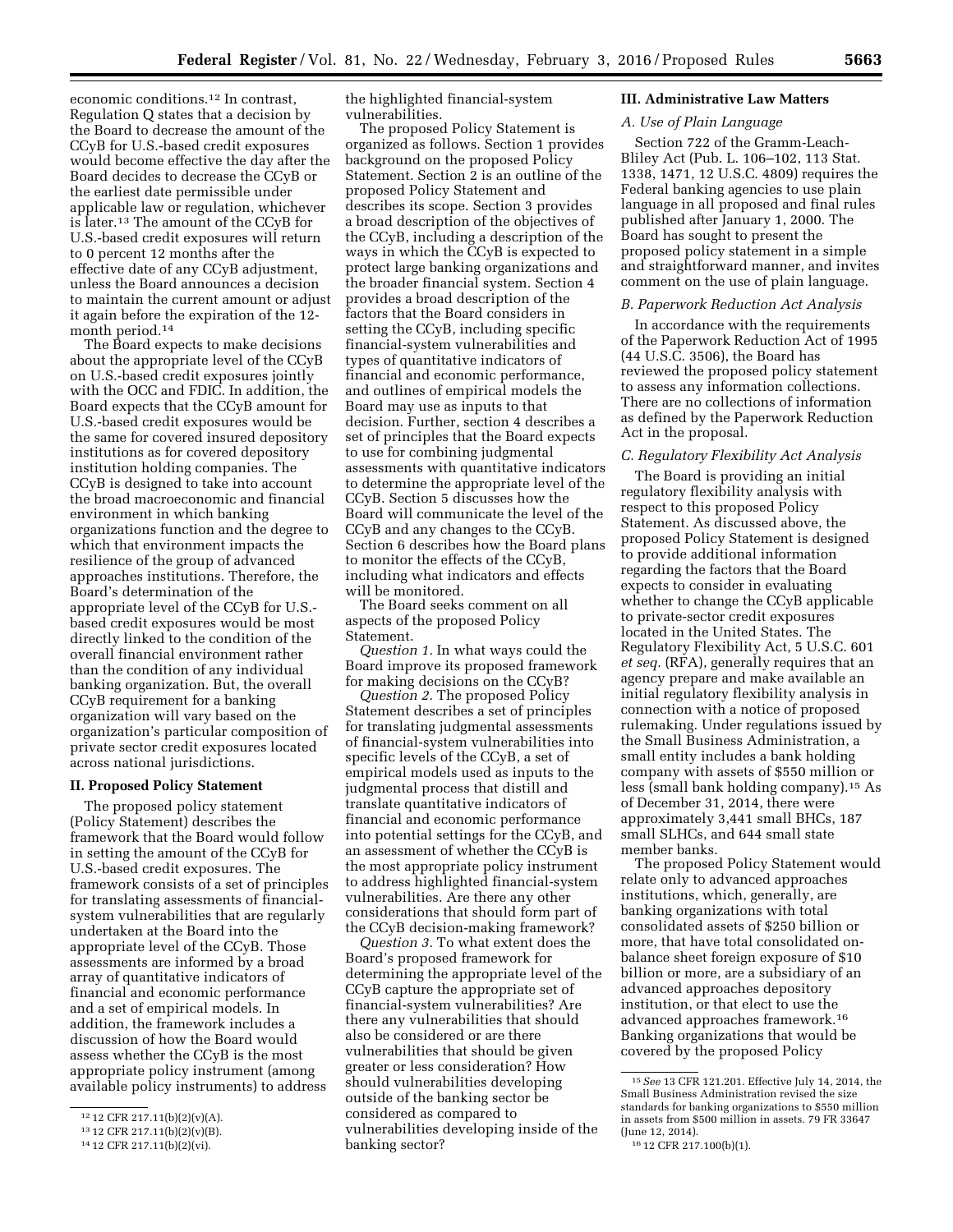Statement substantially exceed the \$550 million asset threshold at which a banking entity would qualify as a small bank holding company, small savings and loan holding company, or small state member bank. Currently, no small top-tier bank holding company, small top-tier savings and loan holding company, or small state member bank is an advanced approaches institution, so there would be no additional projected compliance requirements imposed on small bank holding companies, small savings and loan holding companies, or small state member banks.

Therefore, there are no significant alternatives to the proposal that would have less economic impact on small banking organizations. There are no projected reporting, recordkeeping, or other compliance requirements of the proposal. The Board does not believe that the proposal duplicates, overlaps, or conflicts with any other Federal rules. In light of the foregoing, the Board does not believe that the proposal, if adopted in final form, would have a significant economic impact on a substantial number of small entities. Nonetheless, the Board seeks comment on whether the proposal would impose undue burdens on, or have unintended consequences for, small organizations, and whether there are ways such potential burdens or consequences could be minimized in a manner consistent with the purpose of the proposal. A final regulatory flexibility analysis will be conducted after consideration of comments received during the public comment period.

#### **List of Subjects in 12 CFR Part 217**

Administrative practice and procedure, Banks, banking. Holding companies, Reporting and recordkeeping requirements, Securities.

#### **Authority and Issuance**

For the reasons stated in the Supplementary Information, the Board of Governors of the Federal Reserve System proposes to add the Policy Statement as set forth at the end of the Supplementary Information as appendix A to part 217 of 12 CFR chapter II as follows:

## **PART 217—CAPITAL ADEQUACY OF BANK HOLDING COMPANIES, SAVINGS AND LOAN HOLDING COMPANIES, AND STATE MEMBER BANKS**

■ 1. The authority citation for part 217 continues to read as follows:

**Authority:** 12 U.S.C. 248(a), 321–338a, 481–486, 1462a, 1467a, 1818, 1828, 1831n, 1831o, 1831p–l, 1831w, 1835, 1844(b), 1851, 3904, 3906–3909, 4808, 5365, 5368, 5371.

## **PART 217—CAPITAL ADEQUACY OF BANK HOLDING COMPANIES, SAVINGS AND LOAN HOLDING COMPANIES, AND STATE MEMBER BANKS**

■ 2. Appendix A to part 217 is added to read as follows:

## **Appendix A to Part 217—The Federal Reserve Board's Framework for Implementing the Countercyclical Capital Buffer**

#### **1. Background**

The Board of Governors of the Federal Reserve System (Board) issued a final regulatory capital rule (Regulation Q) in coordination with the Office of the Comptroller of the Currency (OCC) and the Federal Deposit Insurance Corporation (FDIC) that strengthened risk-based and leverage capital requirements applicable to insured depository institutions and depository institution holding companies (banking organizations).1 Among those changes was the introduction of a countercyclical capital buffer (CCyB) for large, internationally active banking organizations.2

The CCyB is a macroprudential policy tool that the Board can increase during periods of rising vulnerabilities in the financial system and reduce when vulnerabilities recede. It is designed to increase the resilience of large banking organizations when policymakers see an elevated risk of above-normal losses. Increasing the resilience of large banking organizations should, in turn, improve the resilience of the broader financial system. Above-normal losses often follow periods of rapid asset price appreciation or credit growth that are not well supported by underlying economic fundamentals. The circumstances in which the Board would most likely use the CCyB as a supplemental, macroprudential tool to augment minimum capital requirements and other capital buffers would be to address circumstances when potential systemic vulnerabilities are somewhat above normal. By requiring large banking organizations to hold additional capital during those periods of excess and removing the requirement to hold additional capital when the vulnerabilities have diminished, the CCyB also is expected to moderate fluctuations in the supply of credit over time.3 Further, Regulation Q established

3 Implementation of the CCyB also helps respond to the Dodd-Frank Act's requirement that the Board

the initial CCyB amount with respect to U.S. based credit exposures at zero percent and provided that the maximum potential amount of the CCyB for credit exposures in the United States was 2.5 percent of riskweighted assets.4

The Board expects to make decisions about the appropriate level of the CCyB on U.S. based credit exposures jointly with the OCC and FDIC, and expects that the CCyB amount for U.S.-based credit exposures will be the same for covered depository institution holding companies and insured depository institutions. The CCyB is designed to take into account the macrofinancial environment in which banking organizations function and the degree to which that environment impacts the resilience of the group of advanced approaches institutions. Therefore, the appropriate setting of the CCyB for private sector credit exposures located in the United States (U.S.-based credit exposures) is not closely linked to the characteristics of an individual institution. However, the overall CCyB for each institution will differ because the CCyB is weighted based on a banking organization's particular composition of private-sector credit exposures across national jurisdictions.

#### **2. Overview and Scope of the Policy Statement**

This Policy Statement describes the framework that the Board will follow in setting the amount of the CCyB for U.S.-based credit exposures. The framework consists of a set of principles for translating assessments of financial-system vulnerabilities that are regularly undertaken by the Board into the appropriate level of the CCyB. Those assessments are informed by a broad array of quantitative indicators of financial and economic performance and a set of empirical models. In addition, the framework includes an assessment of whether the CCyB is the most appropriate policy instrument (among available policy instruments) to address the highlighted financial-system vulnerabilities.

#### **3. The Objectives of the CCyB**

The objectives of the CCyB are to strengthen banking organizations' resilience against the build-up of systemic vulnerabilities and reduce fluctuations in the supply of credit. The CCyB supplements the minimum capital requirements and the capital conservation buffer, which themselves are designed to provide substantial resilience to unexpected losses created by normal fluctuations in economic and financial conditions. The capital surcharge on global systemically important banking organizations adds an additional layer of defense for the largest and most systemically important institutions, whose financial distress can have outsized effects on the rest of the financial system and real economy.5 However, periods of financial excesses, as reflected in episodes of rapid

<sup>1</sup>*See* 78 FR 62018 (October 11, 2013) (Board and OCC); 79 FR 20754 (April 14, 2014) (FDIC).

<sup>2</sup> 12 CFR 217.11(b). The CCyB applies only to banking organizations subject to the advanced approaches capital rules, which generally apply to those banking organizations with greater than \$250 billion in assets or more than \$10 billion in onbalance-sheet foreign exposures. *See* 12 CFR 217.100(b). An advanced approaches institution is subject to the CCyB regardless of whether it has completed the parallel run process and received notification from its primary Federal supervisor. *See* 12 CFR 217.121(d).

seek to make its capital requirements countercyclical  $12$  U.S.C. 1844(b), 1464a(g)(1), and  $3907(a)(1)$  (codifying sections  $616(a)$ , (b), and (c) of the Dodd-Frank Act).

<sup>4</sup>The CCyB is subject to a phase-in arrangement between 2016 and 2019. *See* 12 CFR 217.300(a)(2). 5*See* 80 FR 49082 (August 14, 2015).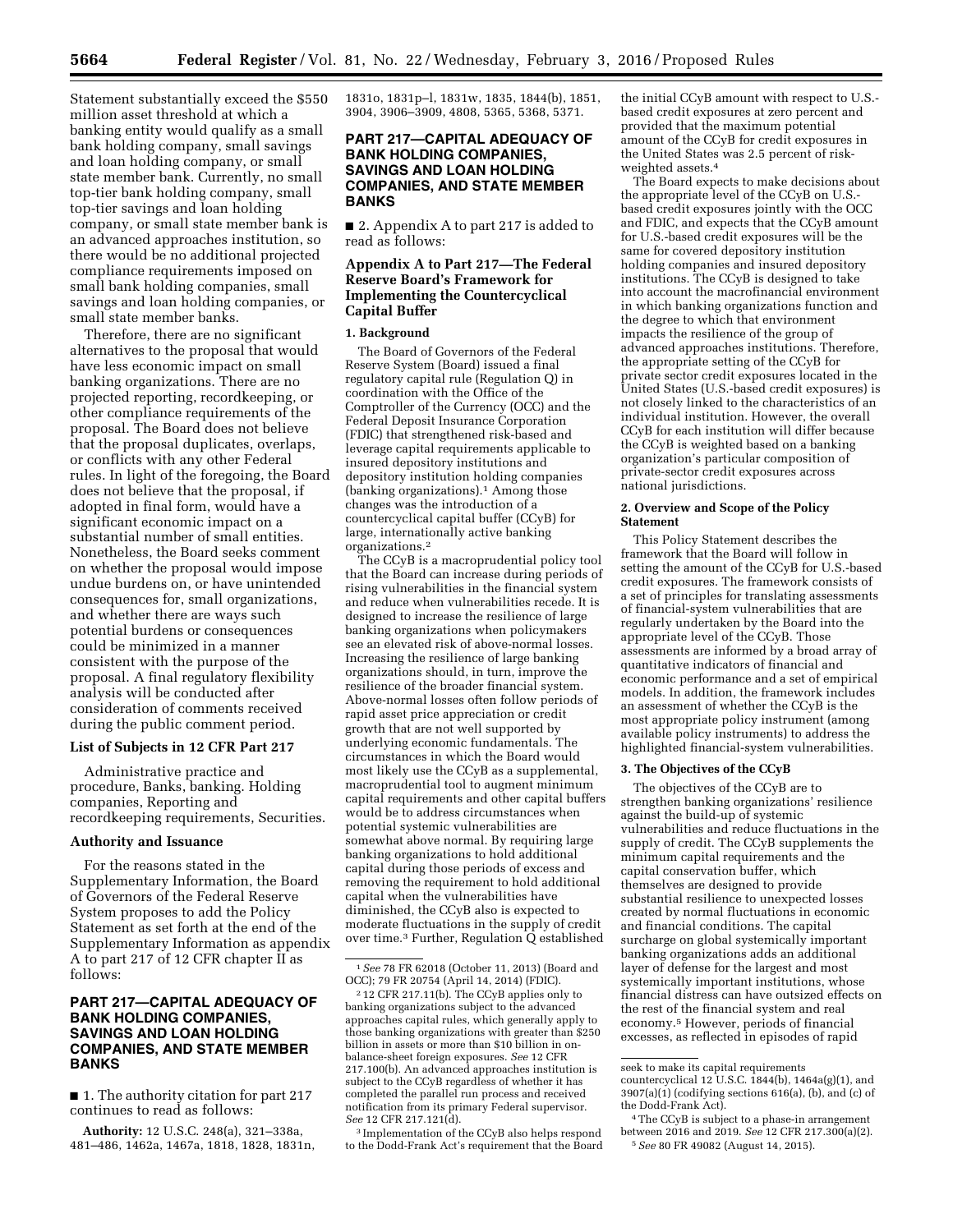asset price appreciation or credit growth not well supported by underlying economic fundamentals, are often followed by abovenormal losses that leave banking organizations and other financial institutions undercapitalized. Therefore, the Board would most likely apply the CCyB in those circumstances when systemic vulnerabilities are somewhat above normal.

The CCyB is expected to help provide additional resilience for advanced approaches institutions, and by extension the broader financial system, against elevated vulnerabilities primarily in two ways. First, advanced approaches institutions will likely hold more capital to avoid limitations on capital distributions and discretionary bonus payments resulting from implementation of the CCyB. Strengthening their capital positions when financial conditions are accommodative would increase the capacity of advanced approaches institutions to absorb outsized losses during a future significant economic downturn or period of financial instability, thus making them more resilient. The second and related goal of the CCyB is to promote a more sustainable supply of credit over the economic cycle.

During a credit cycle downturn, bettercapitalized institutions have been shown to be more likely to have continued access to funding and less likely to take actions that lead to broader financial-sector distress and its associated macroeconomic costs, such as large-scale sales of assets at prices below their fundamental value and sharp contractions in credit supply.6 Therefore, it is likely that as a result of the CCyB having been put into place during a period of rapid credit creation, advanced approaches institutions would be better positioned to continue their important intermediary functions during a subsequent economic contraction. A timely and credible reduction in the CCyB requirement during a period of high credit losses could reinforce those beneficial effects of a higher base level of capital, because it would permit advanced approaches institutions either to realize loan losses promptly and remove them from their balance sheets or to expand their balance sheets, for example by continuing to lend to creditworthy borrowers.

Likewise, during a period of cyclically increasing vulnerabilities, advanced approaches institutions might react to an increase in the CCyB by tightening lending standards, otherwise reducing their risk exposure, augmenting their capital, or some combination of those actions. They may choose to raise capital by taking actions that would increase net income, reducing capital distributions through share repurchases or dividends, or issuing new equity. In this

regard, an increase in the CCyB would not prevent advanced approaches institutions from maintaining their important role as credit intermediaries, but would reduce the likelihood that banking organizations with insufficient capital would foster unsustainable credit growth or engage in imprudent risk taking. The specific combination of adjustments and the relative size of each adjustment will depend in part on the initial capital positions of advanced approaches institutions, the cost of debt and equity financing, and the earnings opportunities presented by the economic situation at the time.7

#### **4. The Framework for Setting the U.S. CCyB**

The Board regularly monitors and assesses threats to financial stability by synthesizing information from a comprehensive set of financial-sector and macroeconomic indicators, supervisory information, surveys, and other interactions with market participants.8 In forming its view about the appropriate size of the U.S. CCyB, the Board will consider a number of financial-system vulnerabilities, including but not limited to, asset valuation pressures and risk appetite, leverage in the nonfinancial sector, leverage in the financial sector, and maturity and liquidity transformation in the financial sector. The decision will reflect the implications of the assessment of overall financial-system vulnerabilities as well as any concerns related to one or more classes of vulnerabilities. The specific combination of vulnerabilities is important because an adverse shock to one class of vulnerabilities could be more likely than another to exacerbate existing pressures in other parts of the economy or financial system.

The Board intends to monitor a wide range of financial and macroeconomic quantitative indicators including, but not limited to, measures of relative credit and liquidity expansion or contraction, a variety of asset prices, funding spreads, credit condition surveys, indices based on credit default swap spreads, options implied volatility, and measures of systemic risk.9 In addition, empirical models that translate a manageable set of quantitative indicators of financial and economic performance into potential settings for the CCyB, when used as part of a comprehensive judgmental assessment of all available information, can be a useful input to the Board's deliberations. Such models may include those that rely on small sets of indicators—such as the credit-to-GDP ratio, its growth rate, and combinations of the credit-to-GDP ratio with trends in the prices of residential and commercial real estate—

which some academic research has shown to be useful in identifying periods of financial excess followed by a period of crisis on a cross-country basis.10 Such models may also include those that consider larger sets of indicators, which have the advantage of representing conditions in all key sectors of the economy, especially those specific to risk-taking, performance, and the financial condition of large banks.11

However, no single indictor or fixed set of indicators can adequately capture all the key vulnerabilities in the U.S. economy and financial system. Moreover, adjustments in the CCyB that were tightly linked to a specific model or set of models would be imprecise due to the relatively short period that some indicators are available, the limited number of past crises against which the models can be calibrated, and limited experience with the CCyB as a macroprudential tool. As a result, the types of indicators and models considered in assessments of the appropriate level of the CCyB are likely to change over time based on advances in research and the experience of the Board with this new macroprudential tool.

The Board will determine the appropriate level of the CCyB for U.S.-based credit exposures based on its analysis of the above factors. Generally, a zero percent U.S. CCyB amount would reflect an assessment that U.S. economic and financial conditions are broadly consistent with a financial system in which levels of system-wide vulnerabilities are not somewhat above normal. The Board could increase the CCyB as vulnerabilities build, and a 2.5 percent CCyB amount for U.S.-based credit exposures would reflect an assessment that the U.S. financial sector is experiencing a period of significantly elevated or rapidly increasing system-wide vulnerabilities. Importantly, as a macroprudential policy tool, the CCyB will be activated and deactivated based on broad developments and trends in the U.S. financial system, rather than the activities of any individual banking organization.

Similarly, the Board would remove or reduce the CCyB when the conditions that led to its activation abate or lessen, rather than leaving the nonzero level of the buffer in place over periods when financial and

11*See, e.g.,* Aikman, David, Michael T. Kiley, Seung Jung Lee, Michael G. Palumbo, and Missaka N. Warusawitharana (2015), ''Mapping Heat in the U.S. Financial System,'' Finance and Economics Discussion Series 2015–059. Washington: Board of Governors of the Federal Reserve System, *[http://dx.](http://dx.doi.org/10.17016/FEDS.2015.059) [doi.org/10.17016/FEDS.2015.059](http://dx.doi.org/10.17016/FEDS.2015.059)* (providing an example of the range of indicators used and type of analysis possible).

<sup>6</sup>For additional background on the relationship between financial distress and economic outcomes, see Carmen Reinhart and Kenneth Rogoff (2009), *This Time is Different.* Princeton University Press; O` scar Jorda` & Moritz Schularick & Alan M. Taylor (2011), ''Financial Crises, Credit Booms, and External Imbalances: 140 Years of Lessons,'' *IMF Economic Review,* Palgrave Macmillan, vol. 59(2), pages 340–378; and Bank for International Settlements (2010), ''Assessing the Long-Run Economic Impact of Higher Capital and Liquidity Requirements.''

<sup>7</sup>For estimates of the size of certain adjustments, see Samuel G. Hanson, Anil K. Kashyap, and Jeremy C. Stein (2011), ''A Macroprudential Approach to Financial Regulation,'' *Journal of Economic Perspectives* 25(1), pp. 3–28; Skander J. Van den Heuvel (2008), ''The Welfare Cost of Bank Capital Requirements.'' *Journal of Monetary Economics* 55, pp. 298–320.

<sup>8</sup>Tobias Adrian, Daniel Covitz, and Nellie Liang (2014), ''Financial Stability Monitoring.'' *Finance and Economics Discussion Series* 2013–021. Washington: Board of Governors of the Federal Reserve System, *[http://www.federalreserve.gov/](http://www.federalreserve.gov/pubs/feds/2013/201321/201321pap.pdf) [pubs/feds/2013/201321/201321pap.pdf.](http://www.federalreserve.gov/pubs/feds/2013/201321/201321pap.pdf)*  9*See* 12 CFR 217.11(b)(2)(iv).

<sup>10</sup>*See, e.g.,* Jorda, Oscar, Moritz Schularick and Alan Taylor, 2012. ''When Credit Bites Back: Leverage, Business Cycles and Crises,'' Working Papers 1224, University of California, Davis, Department of Economics, and Drehmann, Mathias, Claudio Borio, and Kostas Tsatsaronis, 2012. ''Characterizing the financial cycle: don't lose sight of the medium term!'' BIS Working Papers 380, Bank for International Settlements. Jorda, Oscar, Moritz Schularick and Alan Taylor, 2015. ''Leveraged Bubbles,'' Center for Economic Policy Research Discussion Paper No. DP10781. BCBS (2010), ''Guidance for national authorities operating the countercyclical capital buffer,'' BIS.